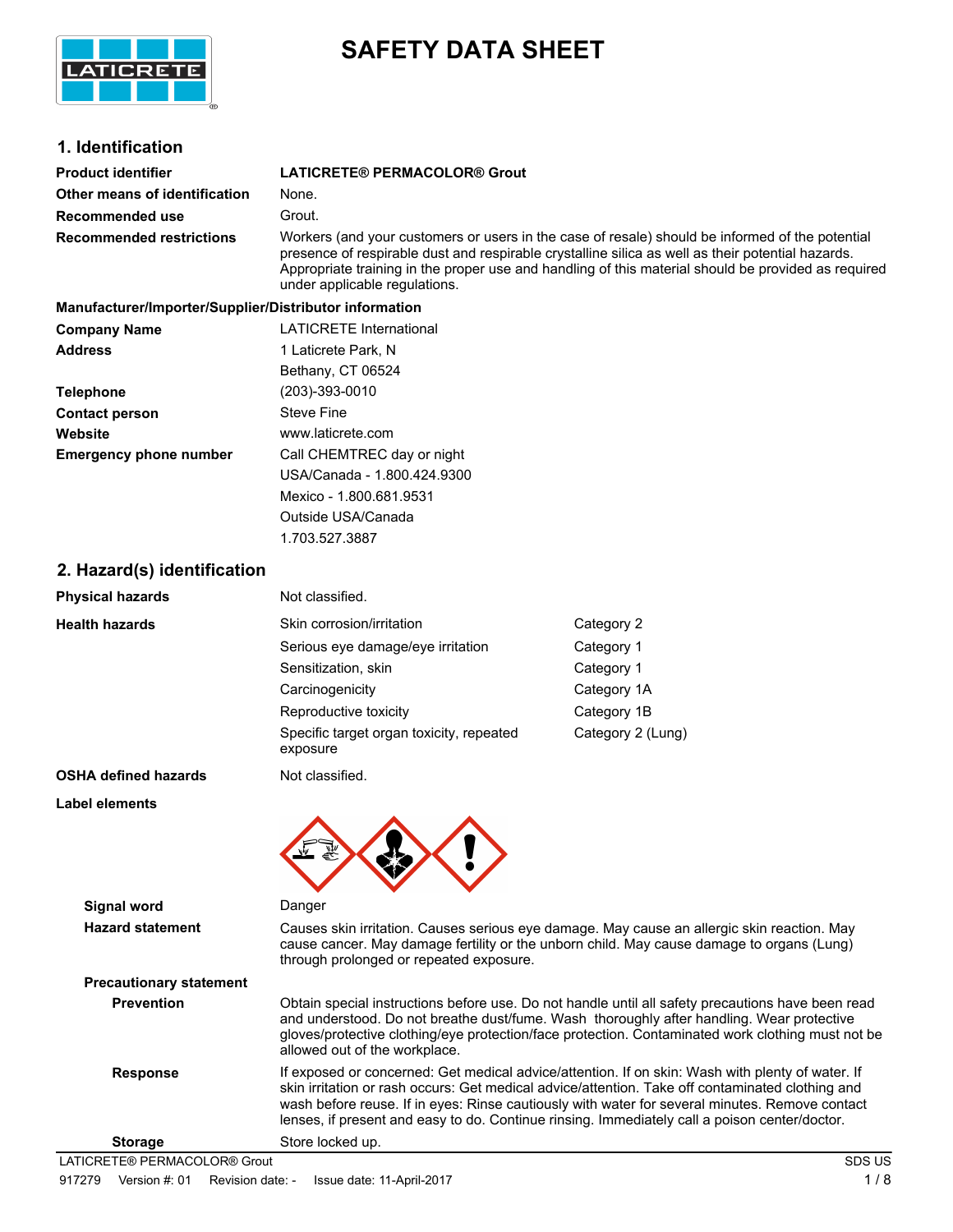## **3. Composition/information on ingredients**

**Mixtures**

| <b>Chemical name</b>        | <b>CAS number</b> | %          |  |
|-----------------------------|-------------------|------------|--|
| Silica Sand                 | 14808-60-7        | $55 - 65$  |  |
| Calcium aluminate cement    | 65997-16-2        | $20 - 30$  |  |
| Calcium sulfate             | 7778-18-9         | $5 - 7$    |  |
| Titanium dioxide            | 13463-67-7        | $0 - 8$    |  |
| <b>Portland Cement</b>      | 65997-15-1        | $2 - 4$    |  |
| Calcium sulfate hemihydrate | 26499-65-0        | $1 - 2$    |  |
| Lithium Carbonate           | 554-13-2          | $0 - 0.25$ |  |

**Composition comments**

All concentrations are in percent by weight unless ingredient is a gas. Gas concentrations are in percent by volume.

#### **4. First-aid measures**

| <b>Inhalation</b>                                                            | Remove victim to fresh air and keep at rest in a position comfortable for breathing. Call a physician<br>if symptoms develop or persist.                                                                                    |  |
|------------------------------------------------------------------------------|-----------------------------------------------------------------------------------------------------------------------------------------------------------------------------------------------------------------------------|--|
| <b>Skin contact</b>                                                          | Wash off with soap and plenty of water. If skin irritation or rash occurs: Get medical<br>advice/attention. Take off contaminated clothing and wash before reuse.                                                           |  |
| Eye contact                                                                  | Do not rub eyes. Immediately flush eyes with plenty of water for at least 15 minutes. Remove<br>contact lenses, if present and easy to do. Continue rinsing. Call a physician or poison control<br>center immediately.      |  |
| Ingestion                                                                    | Rinse mouth. Get medical attention if symptoms occur.                                                                                                                                                                       |  |
| <b>Most important</b><br>symptoms/effects, acute and<br>delayed              | Rash. Coughing. Irritant effects. Symptoms may include stinging, tearing, redness, swelling, and<br>blurred vision. Permanent eye damage including blindness could result. Prolonged exposure may<br>cause chronic effects. |  |
| Indication of immediate<br>medical attention and special<br>treatment needed | Provide general supportive measures and treat symptomatically. Symptoms may be delayed.                                                                                                                                     |  |
| <b>General information</b>                                                   | Ensure that medical personnel are aware of the material(s) involved, and take precautions to<br>protect themselves. IF exposed or concerned: Get medical advice/attention. Wash contaminated<br>clothing before reuse.      |  |

#### **5. Fire-fighting measures**

| Suitable extinguishing media                                     | Water fog. Foam. Dry chemical powder. Carbon dioxide (CO2).                                   |
|------------------------------------------------------------------|-----------------------------------------------------------------------------------------------|
| Unsuitable extinguishing<br>media                                | None known.                                                                                   |
| Specific hazards arising from<br>the chemical                    | During fire, gases hazardous to health may be formed.                                         |
| Special protective equipment<br>and precautions for firefighters | Self-contained breathing apparatus and full protective clothing must be worn in case of fire. |
| <b>Fire fighting</b><br>equipment/instructions                   | In case of fire and/or explosion do not breathe fumes.                                        |
| <b>General fire hazards</b>                                      | No unusual fire or explosion hazards noted.                                                   |

#### **6. Accidental release measures**

Keep unnecessary personnel away. Keep upwind. Avoid formation of dust. Wear appropriate protective equipment and clothing during clean-up. Do not touch damaged containers or spilled material unless wearing appropriate protective clothing. Ensure adequate ventilation. **Personal precautions, protective equipment and emergency procedures**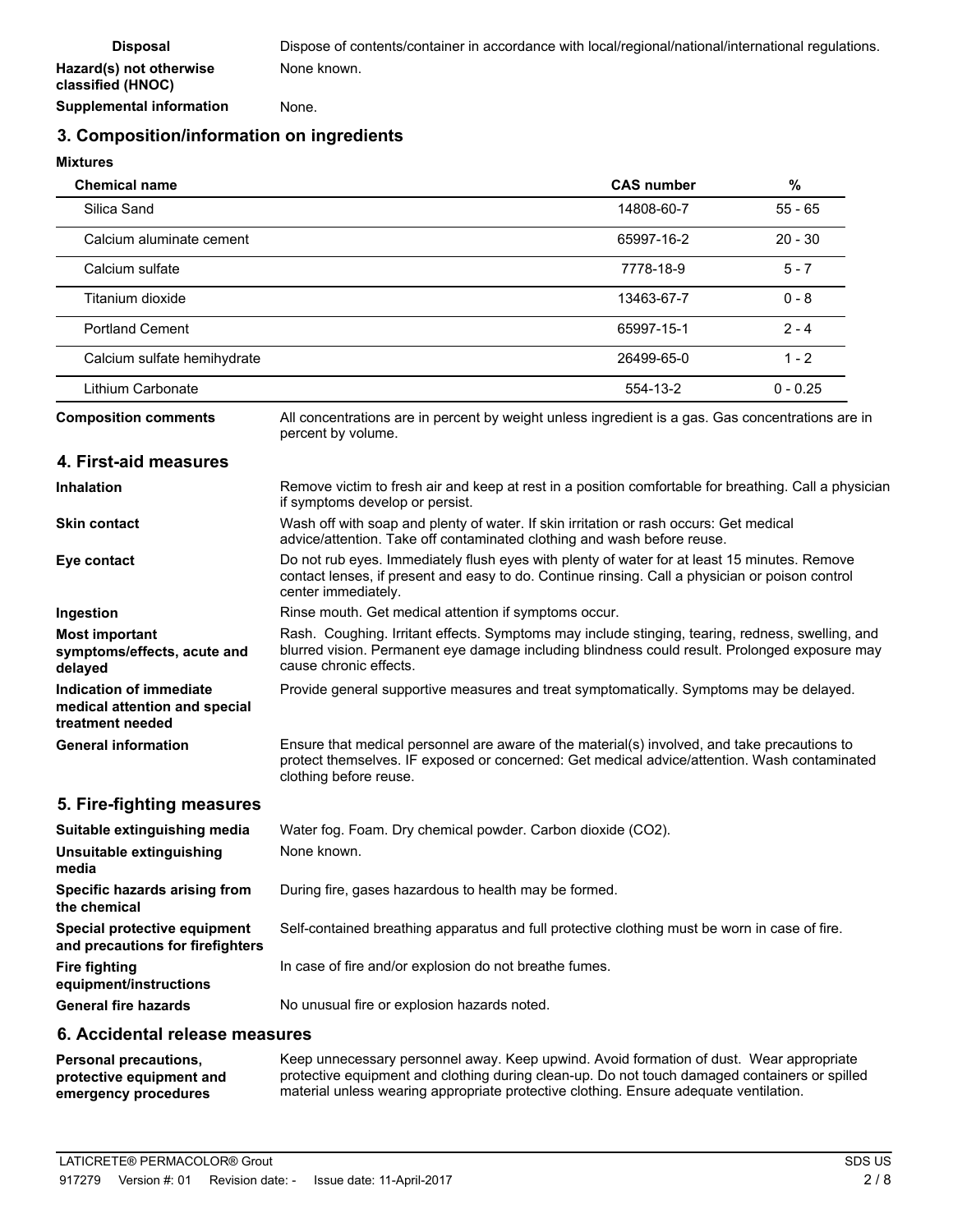| <b>Methods and materials for</b> | Stop the flow of material, if this is without risk. Sweep or shovel up material and place in a clearly |
|----------------------------------|--------------------------------------------------------------------------------------------------------|
| containment and cleaning up      | labeled container for waste. Collect dust using a vacuum cleaner. Following product recovery,          |
|                                  | flush area with water.                                                                                 |

**Environmental precautions** Avoid discharge into drains, water courses or onto the ground.

#### **7. Handling and storage**

**Precautions for safe handling**

Do not handle until all safety precautions have been read and understood. Minimize dust generation and accumulation. Wear appropriate personal protective equipment. Do not breathe dust. Avoid contact with eyes, skin, and clothing. Provide adequate ventilation. Observe good industrial hygiene practices.

**including any incompatibilities**

**Conditions for safe storage,** Keep container tightly closed. Store in a cool, dry place out of direct sunlight.

#### **8. Exposure controls/personal protection**

#### **Occupational exposure limits**

#### **US. OSHA Table Z-1 Limits for Air Contaminants (29 CFR 1910.1000)**

| <b>Components</b>                                  | <b>Type</b> | Value             | Form                 |
|----------------------------------------------------|-------------|-------------------|----------------------|
| Calcium sulfate (CAS<br>7778-18-9)                 | PEL         | $5$ mg/m $3$      | Respirable fraction. |
|                                                    |             | 15 mg/m3          | Total dust.          |
| Calcium sulfate<br>hemihydrate (CAS<br>26499-65-0) | <b>PEL</b>  | 5 mg/m3           | Respirable fraction. |
|                                                    |             | 15 mg/m3          | Total dust.          |
| <b>Portland Cement (CAS</b><br>65997-15-1)         | <b>PEL</b>  | $5$ mg/m $3$      | Respirable fraction. |
|                                                    |             | 15 mg/m3          | Total dust.          |
| Silica Sand (CAS<br>14808-60-7)                    | PEL         | $0.05$ mg/m $3$   | Respirable dust.     |
| Titanium dioxide (CAS<br>13463-67-7)               | <b>PEL</b>  | $15 \text{ mg/m}$ | Total dust.          |
| US. OSHA Table Z-3 (29 CFR 1910.1000)              |             |                   |                      |
| <b>Components</b>                                  | <b>Type</b> | <b>Value</b>      | Form                 |
| <b>Portland Cement (CAS</b><br>65997-15-1)         | <b>TWA</b>  | 50 mppcf          |                      |
| Silica Sand (CAS<br>14808-60-7)                    | <b>TWA</b>  | $0.3$ mg/m $3$    | Total dust.          |
|                                                    |             | $0.1$ mg/m $3$    | Respirable.          |
|                                                    |             | 2.4 mppcf         | Respirable.          |
| Titanium dioxide (CAS<br>13463-67-7)               | <b>TWA</b>  | 5 mg/m3           | Respirable fraction. |
|                                                    |             | 15 mg/m3          | Total dust.          |
|                                                    |             | 50 mppcf          | Total dust.          |
|                                                    |             | 15 mppcf          | Respirable fraction. |
| <b>US. ACGIH Threshold Limit Values</b>            |             |                   |                      |
| <b>Components</b>                                  | <b>Type</b> | Value             | Form                 |
| Calcium sulfate (CAS<br>7778-18-9)                 | <b>TWA</b>  | 10 $mg/m3$        | Inhalable fraction.  |
| <b>Portland Cement (CAS</b><br>65997-15-1)         | <b>TWA</b>  | 1 $mg/m3$         | Respirable fraction. |
| Silica Sand (CAS<br>14808-60-7)                    | <b>TWA</b>  | 0.025 mg/m3       | Respirable fraction. |
| Titanium dioxide (CAS<br>13463-67-7)               | <b>TWA</b>  | 10 mg/m3          |                      |
| US. NIOSH: Pocket Guide to Chemical Hazards        |             |                   |                      |
| <b>Components</b>                                  | <b>Type</b> | Value             | Form                 |
| Calcium sulfate (CAS<br>7778-18-9)                 | <b>TWA</b>  | 5 mg/m3           | Respirable.          |
|                                                    |             | 10 mg/m3          | Total                |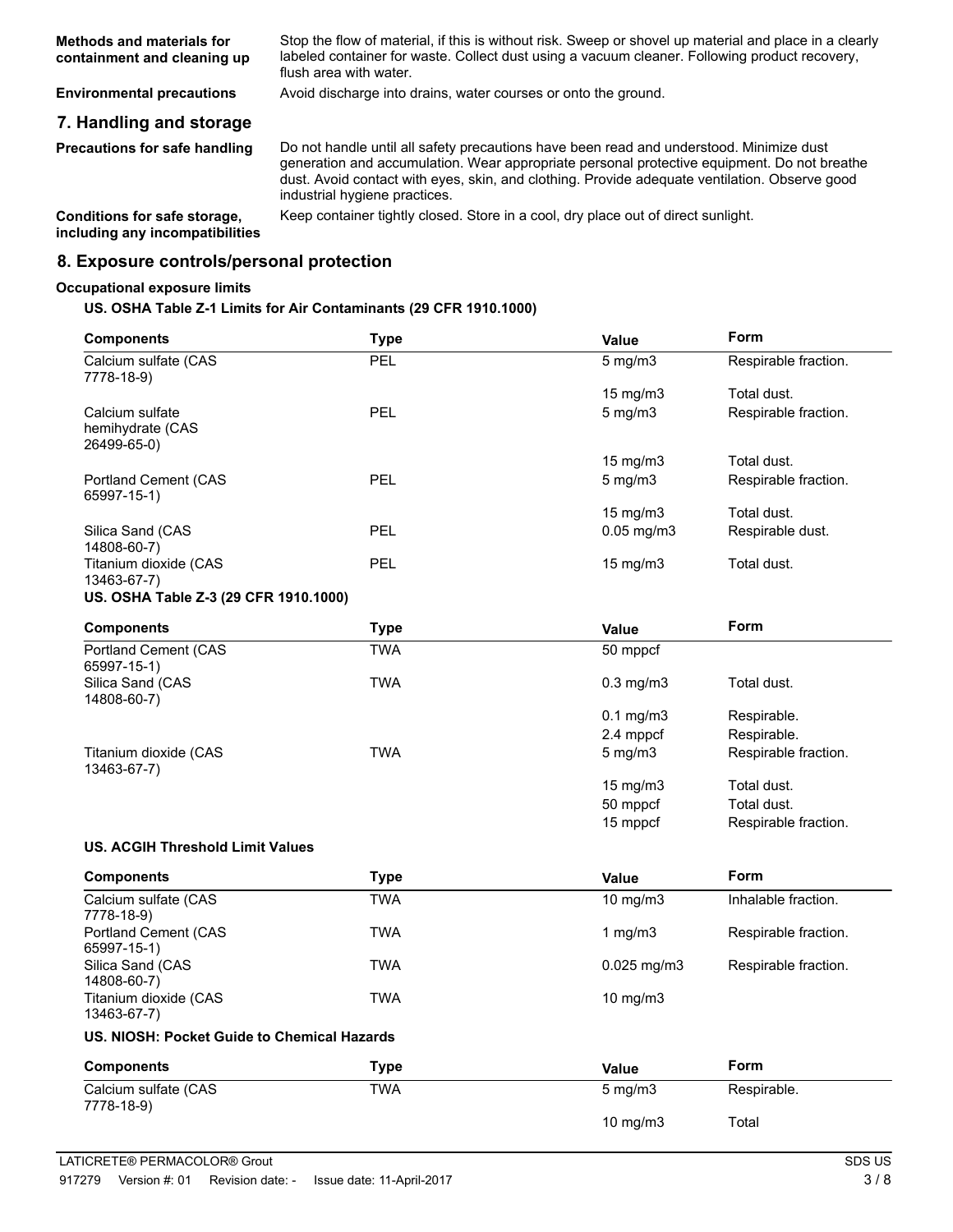#### **US. NIOSH: Pocket Guide to Chemical Hazards**

| <b>Components</b>                                  | Type                                                                                                                                                                                                                                                                                                                                                                                                                               | Value                                                         | Form             |
|----------------------------------------------------|------------------------------------------------------------------------------------------------------------------------------------------------------------------------------------------------------------------------------------------------------------------------------------------------------------------------------------------------------------------------------------------------------------------------------------|---------------------------------------------------------------|------------------|
| Calcium sulfate<br>hemihydrate (CAS<br>26499-65-0) | <b>TWA</b>                                                                                                                                                                                                                                                                                                                                                                                                                         | $5$ mg/m $3$                                                  | Respirable.      |
|                                                    |                                                                                                                                                                                                                                                                                                                                                                                                                                    | 10 $mg/m3$                                                    | Total            |
| Portland Cement (CAS<br>65997-15-1)                | <b>TWA</b>                                                                                                                                                                                                                                                                                                                                                                                                                         | $5 \text{ mg/m}$                                              | Respirable.      |
|                                                    |                                                                                                                                                                                                                                                                                                                                                                                                                                    | 10 $mg/m3$                                                    | Total            |
| Silica Sand (CAS<br>14808-60-7)                    | <b>TWA</b>                                                                                                                                                                                                                                                                                                                                                                                                                         | $0.05$ mg/m $3$                                               | Respirable dust. |
| <b>Biological limit values</b>                     | No biological exposure limits noted for the ingredient(s).                                                                                                                                                                                                                                                                                                                                                                         |                                                               |                  |
| <b>Exposure quidelines</b>                         | Occupational exposure to nuisance dust (total and respirable) and respirable crystalline silica<br>should be monitored and controlled.                                                                                                                                                                                                                                                                                             |                                                               |                  |
| Appropriate engineering<br>controls                | Good general ventilation (typically 10 air changes per hour) should be used. Ventilation rates<br>should be matched to conditions. If applicable, use process enclosures, local exhaust ventilation,<br>or other engineering controls to maintain airborne levels below recommended exposure limits. If<br>exposure limits have not been established, maintain airborne levels to an acceptable level. Provide<br>eyewash station. |                                                               |                  |
|                                                    | Individual protection measures, such as personal protective equipment                                                                                                                                                                                                                                                                                                                                                              |                                                               |                  |
| Eye/face protection                                | Wear safety glasses with side shields (or goggles).                                                                                                                                                                                                                                                                                                                                                                                |                                                               |                  |
| <b>Skin protection</b>                             |                                                                                                                                                                                                                                                                                                                                                                                                                                    |                                                               |                  |
| <b>Hand protection</b>                             | Wear chemical-resistant, impervious gloves.                                                                                                                                                                                                                                                                                                                                                                                        |                                                               |                  |
| <b>Other</b>                                       | Wear appropriate chemical resistant clothing.                                                                                                                                                                                                                                                                                                                                                                                      |                                                               |                  |
| <b>Respiratory protection</b>                      |                                                                                                                                                                                                                                                                                                                                                                                                                                    | Wear a dust mask if dust is generated above exposure limits.  |                  |
| <b>Thermal hazards</b>                             |                                                                                                                                                                                                                                                                                                                                                                                                                                    | Wear appropriate thermal protective clothing, when necessary. |                  |
| General hygiene<br>considerations                  | Always observe good personal hygiene measures, such as washing after handling the material<br>and before eating, drinking, and/or smoking. Routinely wash work clothing and protective<br>equipment to remove contaminants. Contaminated work clothing should not be allowed out of the<br>workplace.                                                                                                                              |                                                               |                  |

# **9. Physical and chemical properties**

| <b>Appearance</b>                            |                               |
|----------------------------------------------|-------------------------------|
| <b>Physical state</b>                        | Solid.                        |
| Form                                         | Powder.                       |
| Color                                        | Colored.                      |
| Odor                                         | Not available.                |
| <b>Odor threshold</b>                        | Not available.                |
| рH                                           | Not available.                |
| Melting point/freezing point                 | Not available.                |
| Initial boiling point and boiling<br>range   | Not available.                |
| <b>Flash point</b>                           | Not flammable or combustible. |
| <b>Evaporation rate</b>                      | Not available.                |
| Flammability (solid, gas)                    | Not available.                |
| Upper/lower flammability or explosive limits |                               |
| <b>Flammability limit - lower</b><br>(%)     | Not available.                |
| <b>Flammability limit - upper</b><br>(%)     | Not available.                |
| Explosive limit - lower (%)                  | Not available.                |
| Explosive limit - upper (%)                  | Not available.                |
| Vapor pressure                               | Not available.                |
| Vapor density                                | Not available.                |
| <b>Relative density</b>                      | Not available.                |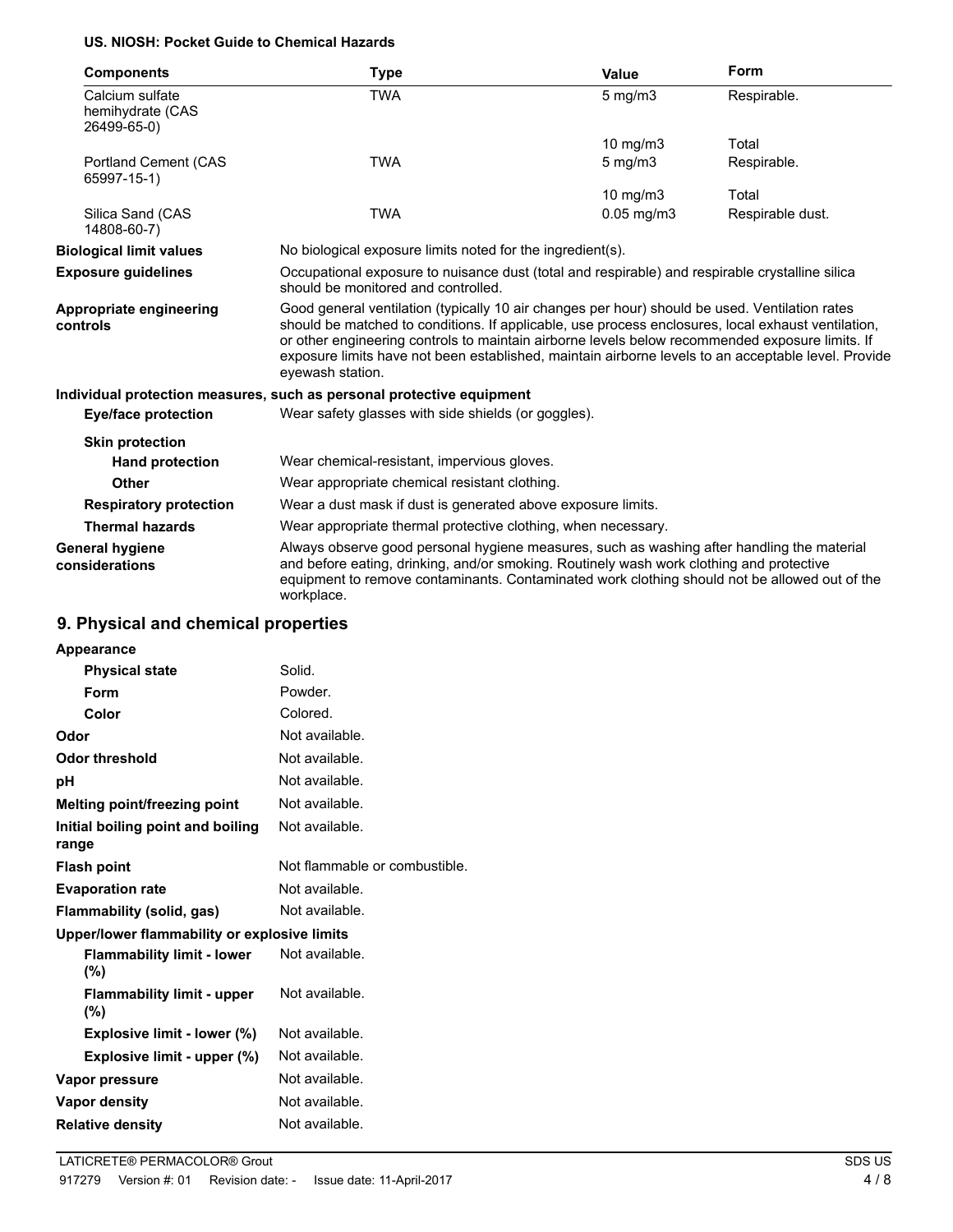| Insoluble      |
|----------------|
| Not available. |
| Not available. |
| Not available. |
| Not available. |
|                |

# **10. Stability and reactivity**

| <b>Reactivity</b>                            | The product is stable and non-reactive under normal conditions of use, storage and transport. |
|----------------------------------------------|-----------------------------------------------------------------------------------------------|
| <b>Chemical stability</b>                    | Material is stable under normal conditions.                                                   |
| <b>Possibility of hazardous</b><br>reactions | No dangerous reaction known under conditions of normal use.                                   |
| <b>Conditions to avoid</b>                   | Contact with incompatible materials.                                                          |
| Incompatible materials                       | Strong oxidizing agents.                                                                      |
| <b>Hazardous decomposition</b><br>products   | No hazardous decomposition products are known.                                                |

# **11. Toxicological information**

## **Information on likely routes of exposure**

| <b>Inhalation</b>                                                                  | Dust irritates the respiratory system, and may cause coughing and difficulties in breathing.                                                                                                                                |
|------------------------------------------------------------------------------------|-----------------------------------------------------------------------------------------------------------------------------------------------------------------------------------------------------------------------------|
| <b>Skin contact</b>                                                                | Causes skin irritation. Prolonged contact with wet cement/mixture may cause burns.                                                                                                                                          |
| Eye contact                                                                        | Causes serious eye damage. Prolonged contact with wet cement/mixture may cause burns.                                                                                                                                       |
| Ingestion                                                                          | Swallowing may cause gastrointestinal irritation.                                                                                                                                                                           |
| Symptoms related to the<br>physical, chemical and<br>toxicological characteristics | Rash. Coughing. Irritant effects. Symptoms may include stinging, tearing, redness, swelling, and<br>blurred vision. Permanent eye damage including blindness could result. Prolonged exposure may<br>cause chronic effects. |

#### **Information on toxicological effects**

| <b>Acute toxicity</b>                | May cause respiratory irritation. |                        |
|--------------------------------------|-----------------------------------|------------------------|
| <b>Components</b>                    | <b>Species</b>                    | <b>Test Results</b>    |
| Calcium sulfate (CAS 7778-18-9)      |                                   |                        |
| <b>Acute</b>                         |                                   |                        |
| <b>Inhalation</b>                    |                                   |                        |
| <b>LC50</b>                          | Rat                               | $>$ 3.26 mg/l, 4 Hours |
| Oral                                 |                                   |                        |
| LD50                                 | Rat                               | > 1581 mg/kg           |
| Lithium Carbonate (CAS 554-13-2)     |                                   |                        |
| <b>Acute</b>                         |                                   |                        |
| <b>Inhalation</b>                    |                                   |                        |
| <b>LC50</b>                          | Rat                               | > 2.17 mg/l, 4 Hours   |
| Oral                                 |                                   |                        |
| LD50                                 | Rat                               | 525 mg/kg              |
| Titanium dioxide (CAS 13463-67-7)    |                                   |                        |
| <b>Acute</b>                         |                                   |                        |
| <b>Inhalation</b>                    |                                   |                        |
| LC50                                 | Rat                               | 3.43 mg/l, 4 Hours     |
| Oral                                 |                                   |                        |
| LD50                                 | Rat                               | > 5000 mg/kg           |
| <b>Skin corrosion/irritation</b>     | Causes skin irritation.           |                        |
| Serious eye damage/eye<br>irritation | Causes serious eye damage.        |                        |
| Respiratory or skin sensitization    |                                   |                        |
| <b>Respiratory sensitization</b>     | No data available.                |                        |
| LATICRETE® PERMACOLOR® Grout         |                                   | SDS US                 |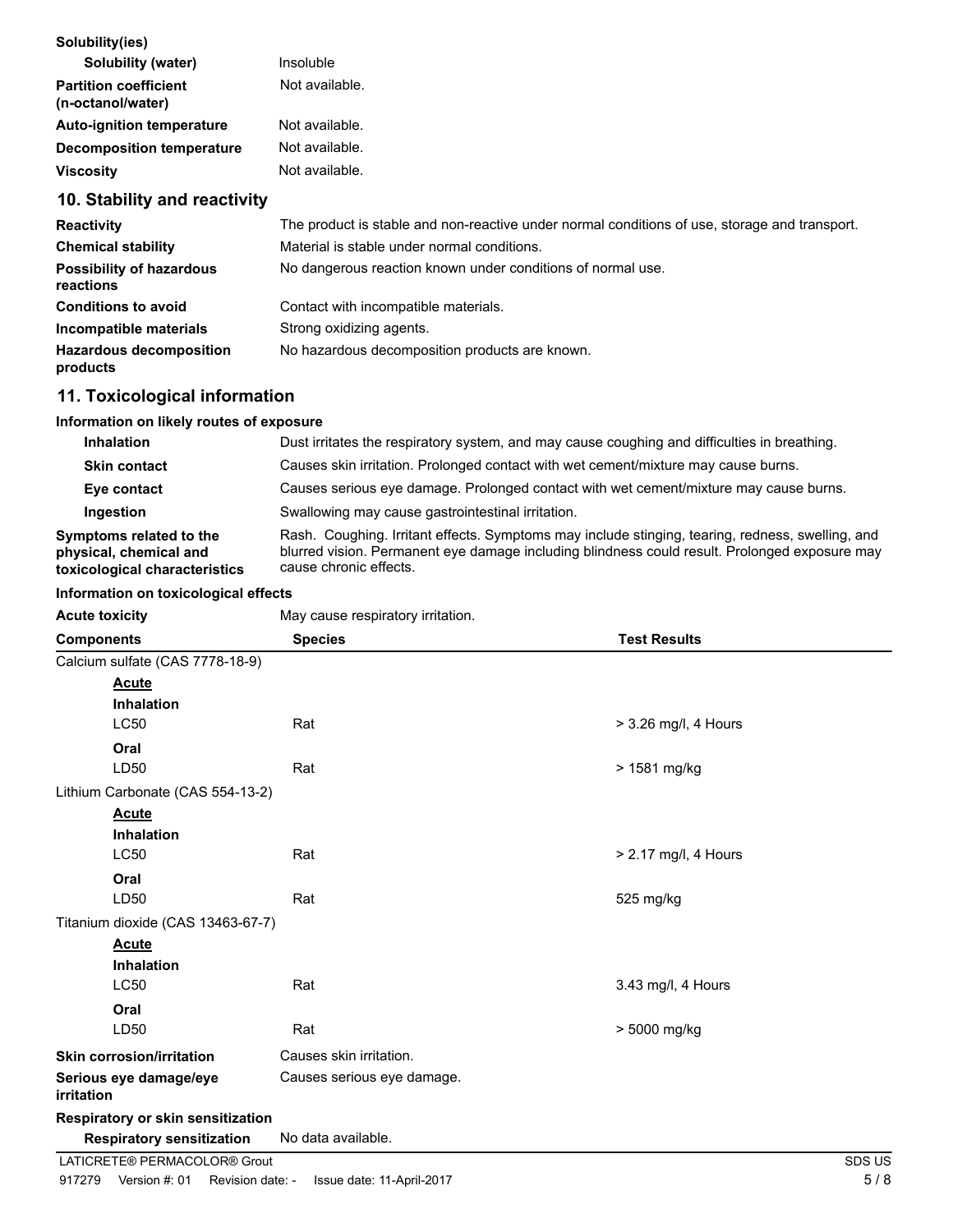| <b>Skin sensitization</b>                              | May cause an allergic skin reaction.                                                                                                                                                                                                                                                                                                                                                                                                                                                                                                                                                                                                                                                                                                                                                                                                                                                                                                                                                                                                                                                                                                                                                                                                                                                        |                                     |                     |  |
|--------------------------------------------------------|---------------------------------------------------------------------------------------------------------------------------------------------------------------------------------------------------------------------------------------------------------------------------------------------------------------------------------------------------------------------------------------------------------------------------------------------------------------------------------------------------------------------------------------------------------------------------------------------------------------------------------------------------------------------------------------------------------------------------------------------------------------------------------------------------------------------------------------------------------------------------------------------------------------------------------------------------------------------------------------------------------------------------------------------------------------------------------------------------------------------------------------------------------------------------------------------------------------------------------------------------------------------------------------------|-------------------------------------|---------------------|--|
| <b>Germ cell mutagenicity</b>                          | No data available to indicate product or any components present at greater than 0.1% are<br>mutagenic or genotoxic.                                                                                                                                                                                                                                                                                                                                                                                                                                                                                                                                                                                                                                                                                                                                                                                                                                                                                                                                                                                                                                                                                                                                                                         |                                     |                     |  |
| Carcinogenicity                                        | May cause cancer. In 1997, IARC (the International Agency for Research on Cancer) concluded<br>that crystalline silica inhaled from occupational sources can cause lung cancer in humans.<br>However in making the overall evaluation, IARC noted that "carcinogenicity was not detected in all<br>industrial circumstances studied. Carcinogenicity may be dependent on inherent characteristics of<br>the crystalline silica or on external factors affecting its biological activity or distribution of its<br>polymorphs." (IARC Monographs on the evaluation of the carcinogenic risks of chemicals to<br>humans, Silica, silicates dust and organic fibres, 1997, Vol. 68, IARC, Lyon, France.) In June<br>2003, SCOEL (the EU Scientific Committee on Occupational Exposure Limits) concluded that the<br>main effect in humans of the inhalation of respirable crystalline silica dust is silicosis. "There is<br>sufficient information to conclude that the relative risk of lung cancer is increased in persons with<br>silicosis (and, apparently, not in employees without silicosis exposed to silica dust in quarries and<br>in the ceramic industry). Therefore, preventing the onset of silicosis will also reduce the cancer<br>risk" (SCOEL SUM Doc 94-final, June 2003) |                                     |                     |  |
| IARC Monographs. Overall Evaluation of Carcinogenicity |                                                                                                                                                                                                                                                                                                                                                                                                                                                                                                                                                                                                                                                                                                                                                                                                                                                                                                                                                                                                                                                                                                                                                                                                                                                                                             |                                     |                     |  |
| Silica Sand (CAS 14808-60-7)                           |                                                                                                                                                                                                                                                                                                                                                                                                                                                                                                                                                                                                                                                                                                                                                                                                                                                                                                                                                                                                                                                                                                                                                                                                                                                                                             | 1 Carcinogenic to humans.           |                     |  |
| Titanium dioxide (CAS 13463-67-7)                      |                                                                                                                                                                                                                                                                                                                                                                                                                                                                                                                                                                                                                                                                                                                                                                                                                                                                                                                                                                                                                                                                                                                                                                                                                                                                                             | 2B Possibly carcinogenic to humans. |                     |  |
| <b>NTP Report on Carcinogens</b>                       |                                                                                                                                                                                                                                                                                                                                                                                                                                                                                                                                                                                                                                                                                                                                                                                                                                                                                                                                                                                                                                                                                                                                                                                                                                                                                             |                                     |                     |  |
| Silica Sand (CAS 14808-60-7)                           | OSHA Specifically Regulated Substances (29 CFR 1910.1001-1050)                                                                                                                                                                                                                                                                                                                                                                                                                                                                                                                                                                                                                                                                                                                                                                                                                                                                                                                                                                                                                                                                                                                                                                                                                              | Known To Be Human Carcinogen.       |                     |  |
| Silica Sand (CAS 14808-60-7)                           |                                                                                                                                                                                                                                                                                                                                                                                                                                                                                                                                                                                                                                                                                                                                                                                                                                                                                                                                                                                                                                                                                                                                                                                                                                                                                             | Cancer                              |                     |  |
| <b>Reproductive toxicity</b>                           | May damage fertility or the unborn child.                                                                                                                                                                                                                                                                                                                                                                                                                                                                                                                                                                                                                                                                                                                                                                                                                                                                                                                                                                                                                                                                                                                                                                                                                                                   |                                     |                     |  |
| Specific target organ toxicity -<br>single exposure    | Not classified.                                                                                                                                                                                                                                                                                                                                                                                                                                                                                                                                                                                                                                                                                                                                                                                                                                                                                                                                                                                                                                                                                                                                                                                                                                                                             |                                     |                     |  |
| Specific target organ toxicity -<br>repeated exposure  | May cause damage to organs (Lung) through prolonged or repeated exposure.                                                                                                                                                                                                                                                                                                                                                                                                                                                                                                                                                                                                                                                                                                                                                                                                                                                                                                                                                                                                                                                                                                                                                                                                                   |                                     |                     |  |
| <b>Aspiration hazard</b>                               | Due to the physical form of the product it is not an aspiration hazard.                                                                                                                                                                                                                                                                                                                                                                                                                                                                                                                                                                                                                                                                                                                                                                                                                                                                                                                                                                                                                                                                                                                                                                                                                     |                                     |                     |  |
| <b>Chronic effects</b>                                 | Prolonged or repeated exposure may cause lung injury, including silicosis.                                                                                                                                                                                                                                                                                                                                                                                                                                                                                                                                                                                                                                                                                                                                                                                                                                                                                                                                                                                                                                                                                                                                                                                                                  |                                     |                     |  |
| 12. Ecological information                             |                                                                                                                                                                                                                                                                                                                                                                                                                                                                                                                                                                                                                                                                                                                                                                                                                                                                                                                                                                                                                                                                                                                                                                                                                                                                                             |                                     |                     |  |
| <b>Ecotoxicity</b>                                     | Not expected to be harmful to aquatic organisms.                                                                                                                                                                                                                                                                                                                                                                                                                                                                                                                                                                                                                                                                                                                                                                                                                                                                                                                                                                                                                                                                                                                                                                                                                                            |                                     |                     |  |
| <b>Components</b>                                      | <b>Species</b>                                                                                                                                                                                                                                                                                                                                                                                                                                                                                                                                                                                                                                                                                                                                                                                                                                                                                                                                                                                                                                                                                                                                                                                                                                                                              |                                     | <b>Test Results</b> |  |
| Lithium Carbonate (CAS 554-13-2)                       |                                                                                                                                                                                                                                                                                                                                                                                                                                                                                                                                                                                                                                                                                                                                                                                                                                                                                                                                                                                                                                                                                                                                                                                                                                                                                             |                                     |                     |  |
| <b>Aquatic</b>                                         |                                                                                                                                                                                                                                                                                                                                                                                                                                                                                                                                                                                                                                                                                                                                                                                                                                                                                                                                                                                                                                                                                                                                                                                                                                                                                             |                                     |                     |  |
| Fish                                                   | <b>LC50</b>                                                                                                                                                                                                                                                                                                                                                                                                                                                                                                                                                                                                                                                                                                                                                                                                                                                                                                                                                                                                                                                                                                                                                                                                                                                                                 | Mummichog (Fundulus heteroclitus)   | 8.1 mg/l, 96 hours  |  |
| Persistence and degradability                          | No data is available on the degradability of this product.                                                                                                                                                                                                                                                                                                                                                                                                                                                                                                                                                                                                                                                                                                                                                                                                                                                                                                                                                                                                                                                                                                                                                                                                                                  |                                     |                     |  |
| <b>Bioaccumulative potential</b>                       | No data available for this product.                                                                                                                                                                                                                                                                                                                                                                                                                                                                                                                                                                                                                                                                                                                                                                                                                                                                                                                                                                                                                                                                                                                                                                                                                                                         |                                     |                     |  |
| <b>Mobility in soil</b>                                | The product is not mobile in soil.                                                                                                                                                                                                                                                                                                                                                                                                                                                                                                                                                                                                                                                                                                                                                                                                                                                                                                                                                                                                                                                                                                                                                                                                                                                          |                                     |                     |  |
| Other adverse effects                                  | No other adverse environmental effects (e.g. ozone depletion, photochemical ozone creation<br>potential, endocrine disruption, global warming potential) are expected from this component.                                                                                                                                                                                                                                                                                                                                                                                                                                                                                                                                                                                                                                                                                                                                                                                                                                                                                                                                                                                                                                                                                                  |                                     |                     |  |
| 13. Disposal considerations                            |                                                                                                                                                                                                                                                                                                                                                                                                                                                                                                                                                                                                                                                                                                                                                                                                                                                                                                                                                                                                                                                                                                                                                                                                                                                                                             |                                     |                     |  |
| <b>Disposal instructions</b>                           | Dispose of contents/container in accordance with local/regional/national/international regulations.<br>Do not contaminate ponds, waterways or ditches with chemical or used container.                                                                                                                                                                                                                                                                                                                                                                                                                                                                                                                                                                                                                                                                                                                                                                                                                                                                                                                                                                                                                                                                                                      |                                     |                     |  |
| Hazardous waste code                                   | The waste code should be assigned in discussion between the user, the producer and the waste<br>disposal company.                                                                                                                                                                                                                                                                                                                                                                                                                                                                                                                                                                                                                                                                                                                                                                                                                                                                                                                                                                                                                                                                                                                                                                           |                                     |                     |  |
| Waste from residues / unused<br>products               | Dispose of in accordance with local regulations. Empty containers or liners may retain some<br>product residues. This material and its container must be disposed of in a safe manner (see:                                                                                                                                                                                                                                                                                                                                                                                                                                                                                                                                                                                                                                                                                                                                                                                                                                                                                                                                                                                                                                                                                                 |                                     |                     |  |

Disposal instructions). Empty containers should be taken to an approved waste handling site for recycling or disposal. Since emptied containers may retain product residue, follow label warnings even after container is emptied. **Contaminated packaging**

## **14. Transport information**

#### **DOT**

Not regulated as dangerous goods.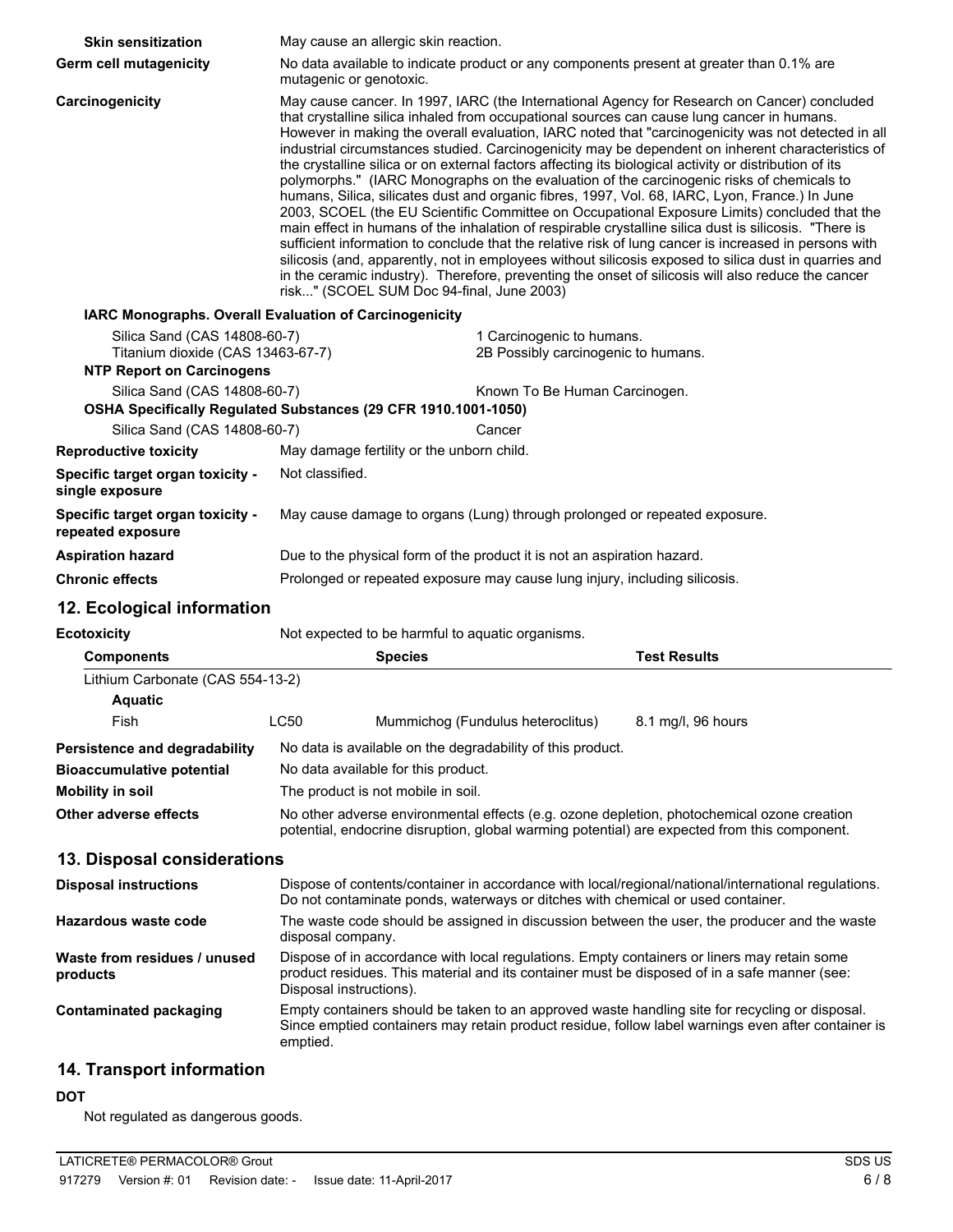#### **IATA**

Not regulated as dangerous goods.

#### **IMDG**

Not regulated as dangerous goods.

**Transport in bulk according to** This substance/mixture is not intended to be transported in bulk. **Annex II of MARPOL 73/78 and the IBC Code**

### **15. Regulatory information**

**US federal regulations**

This product is a "Hazardous Chemical" as defined by the OSHA Hazard Communication Standard, 29 CFR 1910.1200.

#### **TSCA Section 12(b) Export Notification (40 CFR 707, Subpt. D)**

Not regulated.

#### **OSHA Specifically Regulated Substances (29 CFR 1910.1001-1050)**

Silica Sand (CAS 14808-60-7) Cancer lung effects immune system effects kidney effects

**CERCLA Hazardous Substance List (40 CFR 302.4)**

Not listed.

#### **Superfund Amendments and Reauthorization Act of 1986 (SARA)**

**Hazard categories**

Immediate Hazard - Yes Delayed Hazard - Yes Fire Hazard - No Pressure Hazard - No Reactivity Hazard - No

#### **SARA 302 Extremely hazardous substance**

Not listed.

**SARA 311/312 Hazardous** Yes **chemical**

**SARA 313 (TRI reporting)** Not regulated.

#### **Other federal regulations**

**Clean Air Act (CAA) Section 112 Hazardous Air Pollutants (HAPs) List**

Not regulated.

#### **Clean Air Act (CAA) Section 112(r) Accidental Release Prevention (40 CFR 68.130)**

Not regulated.

**Safe Drinking Water Act** Not regulated. **(SDWA)**

**US state regulations**

WARNING: This product contains chemical(s) known to the State of California to cause birth defects or other reproductive harm.

#### **US - California Proposition 65 - Carcinogens & Reproductive Toxicity (CRT): Listed substance**

Lithium Carbonate (CAS 554-13-2) Silica Sand (CAS 14808-60-7) Titanium dioxide (CAS 13463-67-7)

#### **US. Massachusetts RTK - Substance List**

Calcium sulfate (CAS 7778-18-9) Calcium sulfate hemihydrate (CAS 26499-65-0) Lithium Carbonate (CAS 554-13-2) Portland Cement (CAS 65997-15-1) Silica Sand (CAS 14808-60-7) Titanium dioxide (CAS 13463-67-7)

#### **US. New Jersey Worker and Community Right-to-Know Act**

Calcium sulfate (CAS 7778-18-9) Calcium sulfate hemihydrate (CAS 26499-65-0) Lithium Carbonate (CAS 554-13-2) Portland Cement (CAS 65997-15-1)